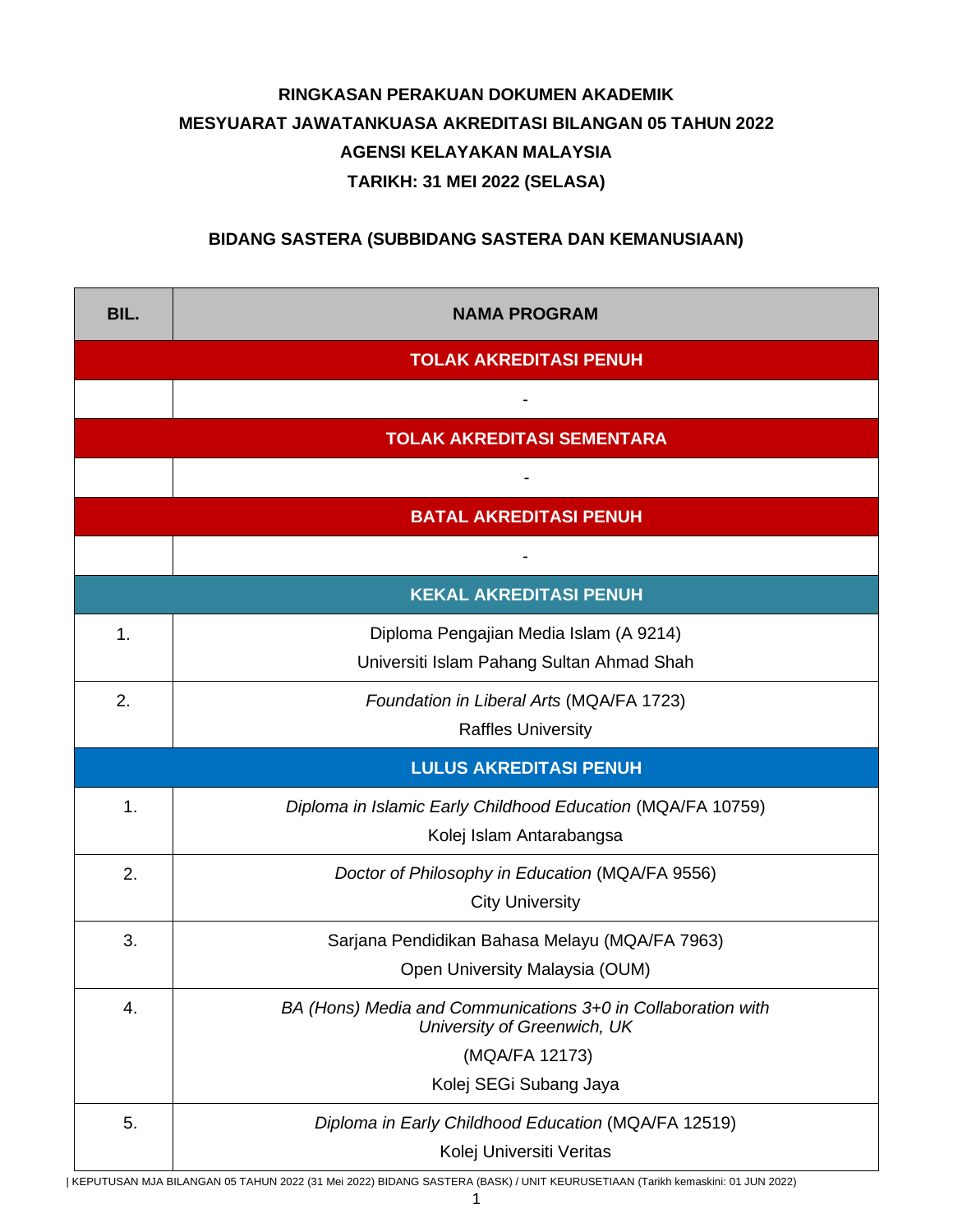| BIL.                              | <b>NAMA PROGRAM</b>                                                                              |  |  |  |  |
|-----------------------------------|--------------------------------------------------------------------------------------------------|--|--|--|--|
| 6.                                | Sarjana Komunikasi Perniagaan (MQA/FA 9184-01)                                                   |  |  |  |  |
|                                   | Universiti Malaysia Kelantan                                                                     |  |  |  |  |
| 7.                                | Bachelor of Performing Arts (Honours) (MQA/FA 11649)                                             |  |  |  |  |
|                                   | Universiti Taylor's                                                                              |  |  |  |  |
| 8.                                | Diploma Pascasiswazah Pendidikan (MQA/FA 15711)                                                  |  |  |  |  |
|                                   | Institut Pendidikan Guru (IPG) (Kampus Perlis)                                                   |  |  |  |  |
| <b>LULUS AKREDITASI SEMENTARA</b> |                                                                                                  |  |  |  |  |
| $\mathbf{1}$ .                    | Certificate in English Enhancement (MQA/PA 15682)                                                |  |  |  |  |
|                                   | Kolej Antarabangsa Newton                                                                        |  |  |  |  |
| 2.                                | <b>Nama Dimohon:</b><br>Diploma of Education in Teaching of English as a Second Language (TESL)  |  |  |  |  |
|                                   | Nama Diperakukan:<br>Diploma in Teaching of English as a Second Language (TESL)                  |  |  |  |  |
|                                   | (MQA/PA 15787)                                                                                   |  |  |  |  |
|                                   | Alfa University College (AUC)                                                                    |  |  |  |  |
| 3.                                | Doctor of Philosophy in Psychology (MQA/PA 15686)                                                |  |  |  |  |
|                                   | Universiti UCSI                                                                                  |  |  |  |  |
| 4.                                | BA (Hons) Media, Culture and Communication 3+0 in collaboration with University of<br>Sunderland |  |  |  |  |
|                                   | (MQA/PA 15761)                                                                                   |  |  |  |  |
|                                   | Kolej MDIS Malaysia                                                                              |  |  |  |  |
| 5.                                | Bachelor of Science (Honours) in Psychology (MQA/PA 15757)                                       |  |  |  |  |
|                                   | <b>Perdana University</b>                                                                        |  |  |  |  |
| 6.                                | Postgraduate Diploma in Islamic Studies (MQA/PA 15768)                                           |  |  |  |  |
|                                   | Open University Malaysia (OUM)                                                                   |  |  |  |  |
| 7.                                | <b>Nama Dimohon:</b><br>Post Graduate Certificate in Higher Education Teaching and Learning      |  |  |  |  |
|                                   | Nama Diperakukan:<br>Postgraduate Certificate in Higher Education Teaching and Learning          |  |  |  |  |
|                                   | (MQA/PA 15679)                                                                                   |  |  |  |  |
|                                   | Kolej Universiti Saito                                                                           |  |  |  |  |
|                                   |                                                                                                  |  |  |  |  |